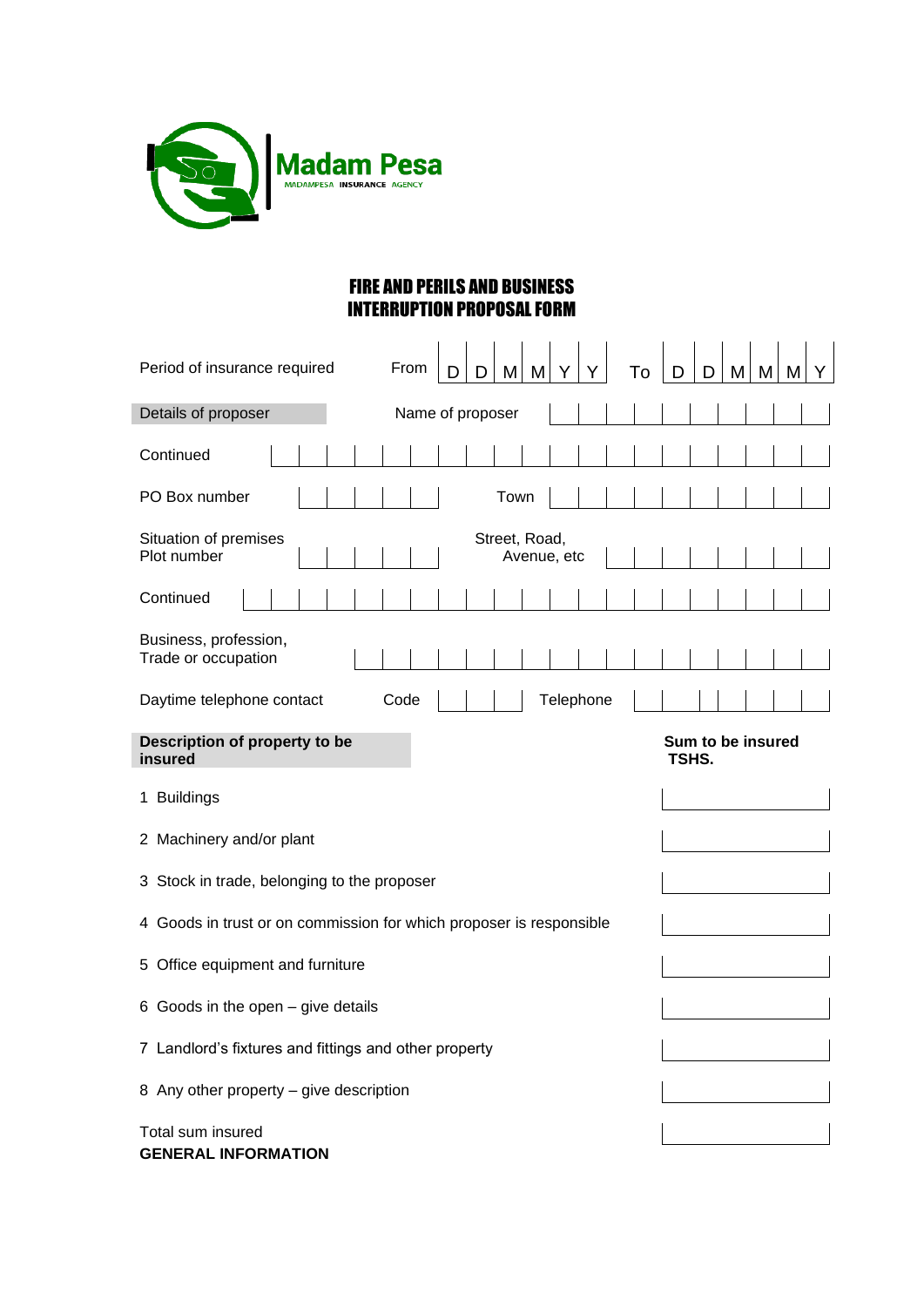| Give details of<br>the construction<br>Walls                                                                                                           |                      | Roof | Height in<br>storeys       |    |
|--------------------------------------------------------------------------------------------------------------------------------------------------------|----------------------|------|----------------------------|----|
| Is the building in your sole occupation?                                                                                                               |                      |      | Yes                        | No |
| If the premises are attached give details<br>of nature, occupancy of adjoining buildings.                                                              |                      |      |                            |    |
| Give details of any hazardous goods or<br>petroleum products stored on the premises.                                                                   |                      |      |                            |    |
| Give details of any manufacturing process<br>carried on in the premises?                                                                               |                      |      |                            |    |
| Give details of any stove or apparatus for<br>producing heat or any artificial heat used<br>In any process of trade.                                   |                      |      |                            |    |
| How are the premises lighted?                                                                                                                          |                      |      |                            |    |
| Are there other insurances on the property insured?                                                                                                    |                      |      | Yes                        | No |
| If yes, give name and address of the insurers<br>and sum insured?                                                                                      |                      |      |                            |    |
| Have you previously insured against fire and additional perils?                                                                                        |                      |      | Yes                        | No |
| If yes, give name and address of the insurers.                                                                                                         |                      |      |                            |    |
| How long have you been<br>in business?                                                                                                                 | In these<br>premises |      | <b>Elsewhere</b>           |    |
| Have you ever suffered loss by fire at any premises occupied?                                                                                          |                      |      | Yes                        | No |
| If yes, give details of loss                                                                                                                           |                      |      |                            |    |
| Have you proposed for fire insurance and been declined or renewal<br>refused, or any special terms of condition imposed by any insurer?                |                      |      | Yes                        | No |
| If yes, give details of the insurer concerned.                                                                                                         |                      |      |                            |    |
| Is the policy to be assigned to or held by any creditor as collateral                                                                                  |                      |      | Yes                        | No |
| If yes, give name in full                                                                                                                              |                      |      |                            |    |
| Do you keep a set of books showing a complete record of business<br>transacted including all purchases                                                 |                      |      | Yes                        | No |
| Are such books and records kept in a locked fireproof safe or removed<br>to another building at night or when the premises are closed for<br>business? |                      |      | Yes                        | No |
| OPTIONAL EXTRA PERILS<br>החחוווהי                                                                                                                      | <b>Bush fire</b>     |      | Earthquake, fire and shock |    |

**ONES REQUIRED**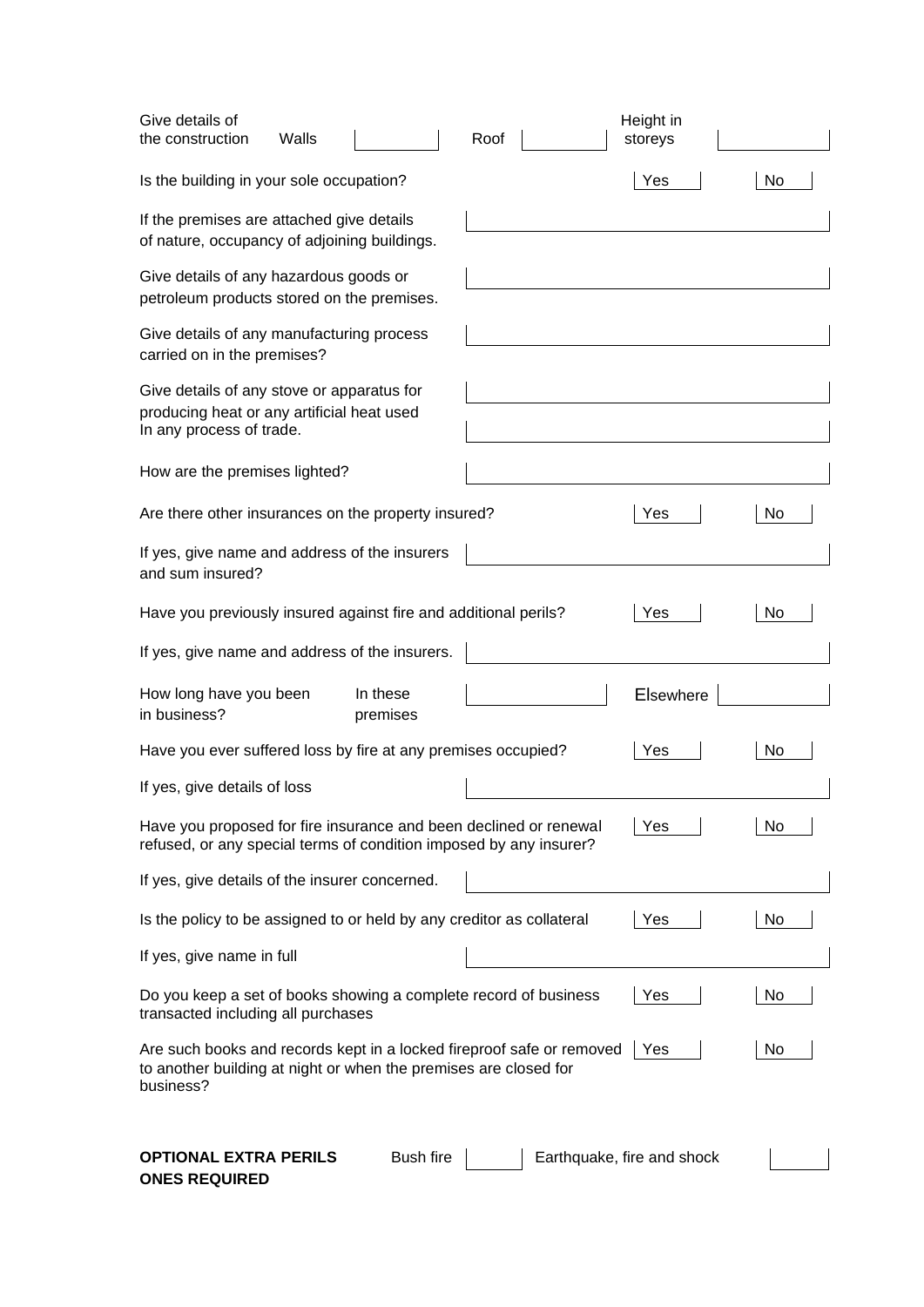| Explosion<br>Riot, strike and malicious<br>Storm<br>Damage                                                    | Tempest or flood  |  |  |  |  |  |  |
|---------------------------------------------------------------------------------------------------------------|-------------------|--|--|--|--|--|--|
| Impact by road vehicles, horses<br>or cattle                                                                  | Subterranean fire |  |  |  |  |  |  |
| Bursting or overflowing of water tanks, apparatus or pipes                                                    |                   |  |  |  |  |  |  |
| <b>GIVE DETAILS OF FIRE FIGHTING</b><br>Give below the number of units for each<br><b>EQUIPMENT INSTALLED</b> |                   |  |  |  |  |  |  |
| Water extinguishers<br>CO2 extinguishers                                                                      | Hose reels        |  |  |  |  |  |  |
| Fire blankets<br>Dry powder extinguishers                                                                     | Sprinkler system  |  |  |  |  |  |  |
| Smoke detecting equipment                                                                                     | Fire alarm system |  |  |  |  |  |  |
| Details of any staff who are trained in fire<br>fighting                                                      |                   |  |  |  |  |  |  |
| Are your premises guarded outside normal working hours?                                                       | No<br>Yes         |  |  |  |  |  |  |
| <b>BUSINESS INTERRUPTION</b><br>Indemnity period                                                              | months            |  |  |  |  |  |  |
| <b>Gross profit computed as follows:</b>                                                                      |                   |  |  |  |  |  |  |
| Annual turnover less bad debts<br>Closing stock                                                               | <b>Tshs</b>       |  |  |  |  |  |  |
| Opening stock<br>Less                                                                                         |                   |  |  |  |  |  |  |
|                                                                                                               | Tshs              |  |  |  |  |  |  |
| Purchases (less discount received)                                                                            | <b>Tshs</b>       |  |  |  |  |  |  |
| Payroll                                                                                                       | Tshs              |  |  |  |  |  |  |
| List any other items which vary directly with turnover                                                        | <b>Tshs</b>       |  |  |  |  |  |  |
| <b>Details</b>                                                                                                |                   |  |  |  |  |  |  |
| Annual gross profit                                                                                           | <b>Tshs</b>       |  |  |  |  |  |  |
| Margin for expansion                                                                                          | Tshs              |  |  |  |  |  |  |
| Proportionate increase for indemnity exceeding 12 months                                                      | Tshs              |  |  |  |  |  |  |

**Payroll** : i.e. the remuneration (including salaries, related insurance contributions, bonuses, overtime, holiday pay and all other payments relating to wages), of all employees, computed as follows:

Annual payroll | Tshs

Margin for expansion | Tshs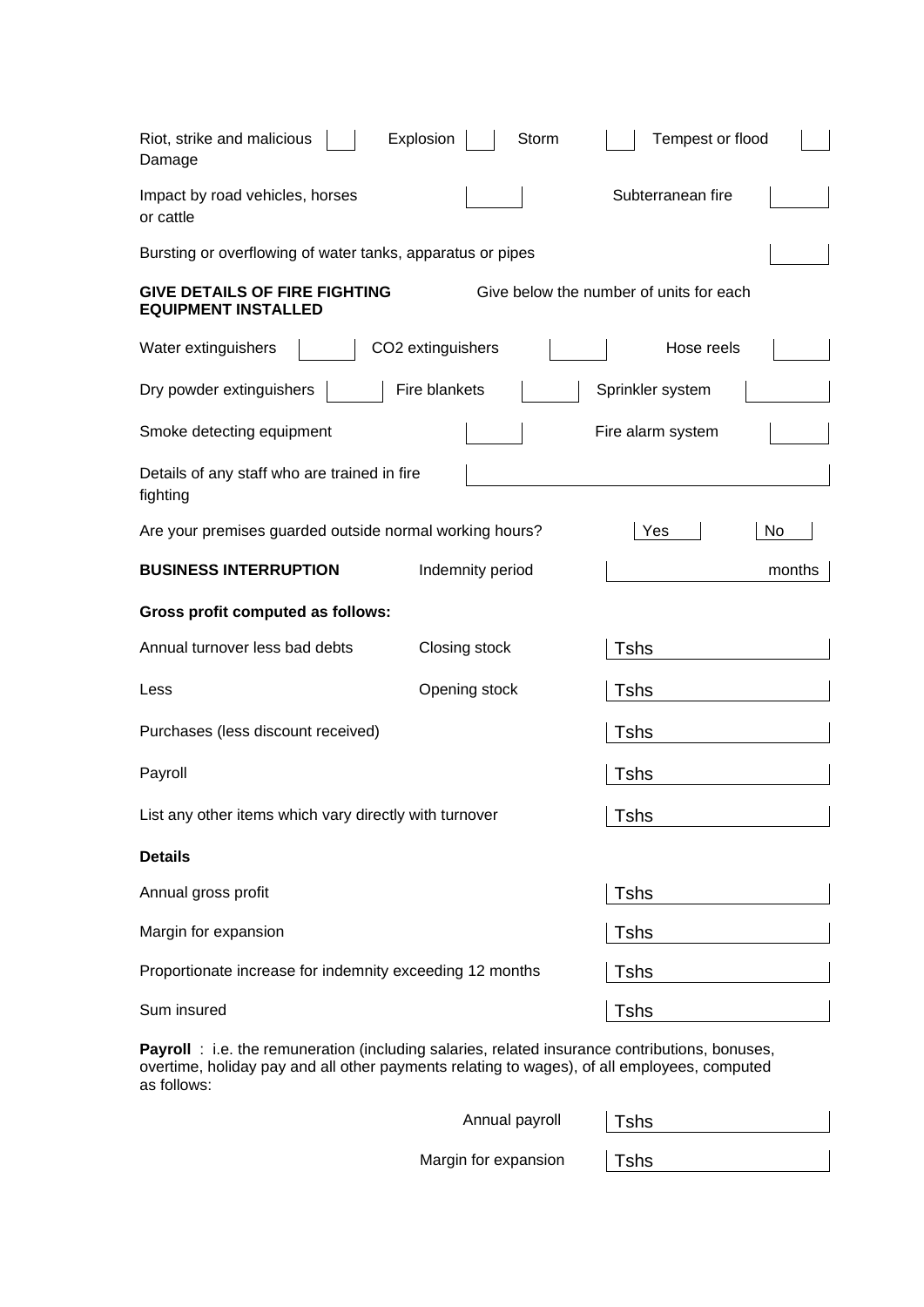| Proportionate increase for indemnity exceeding 12 months | Tshs         |  |  |
|----------------------------------------------------------|--------------|--|--|
| Total sum insured                                        | $\vert$ Tshs |  |  |
| Auditors fees incurred in connection with a claim        | Tshs         |  |  |

**Extensions**. Many businesses can also be interrupted by damage elsewhere than at their own premises. Cover can be included on the same basis as for your own premises and we will be pleased to discuss with you any of the extensions listed below.

## **Please indicate with a X those you are interested in or for which you require cover.**

| a) | Premises from which components, goods or materials are<br>obtained or where they are manufactured, processed or other<br>work done. |                                                               | Yes | No        |
|----|-------------------------------------------------------------------------------------------------------------------------------------|---------------------------------------------------------------|-----|-----------|
|    | b) Property stored on the premises other than your own.                                                                             |                                                               | Yes | No        |
|    | c) Prevention of access, even though your own premises are<br>not damaged.                                                          |                                                               | Yes | No        |
|    | d) The electricity station or water works of the public supply under-<br>taking.                                                    |                                                               | Yes | No        |
|    | e) Property in transit.                                                                                                             |                                                               | Yes | <b>No</b> |
|    | f) Premises where you may be carrying out a contract.                                                                               |                                                               | Yes | No        |
| g) | Important customers                                                                                                                 |                                                               | Yes | No        |
|    | Give details of your auditors<br>Name                                                                                               |                                                               |     |           |
|    | Address                                                                                                                             |                                                               |     |           |
|    | Date of the last report on<br>your accounts                                                                                         | Are your books and accounts<br>Regularly balanced and audited | Yes | No        |
|    | If you have previous or existing insurance                                                                                          |                                                               |     |           |
|    | in respect of this class, give details of insurer                                                                                   |                                                               |     |           |
|    | If you carry on any other business or occupy<br>other premises not indicated in this proposal,<br>give details.                     |                                                               |     |           |

**DECLARATION**